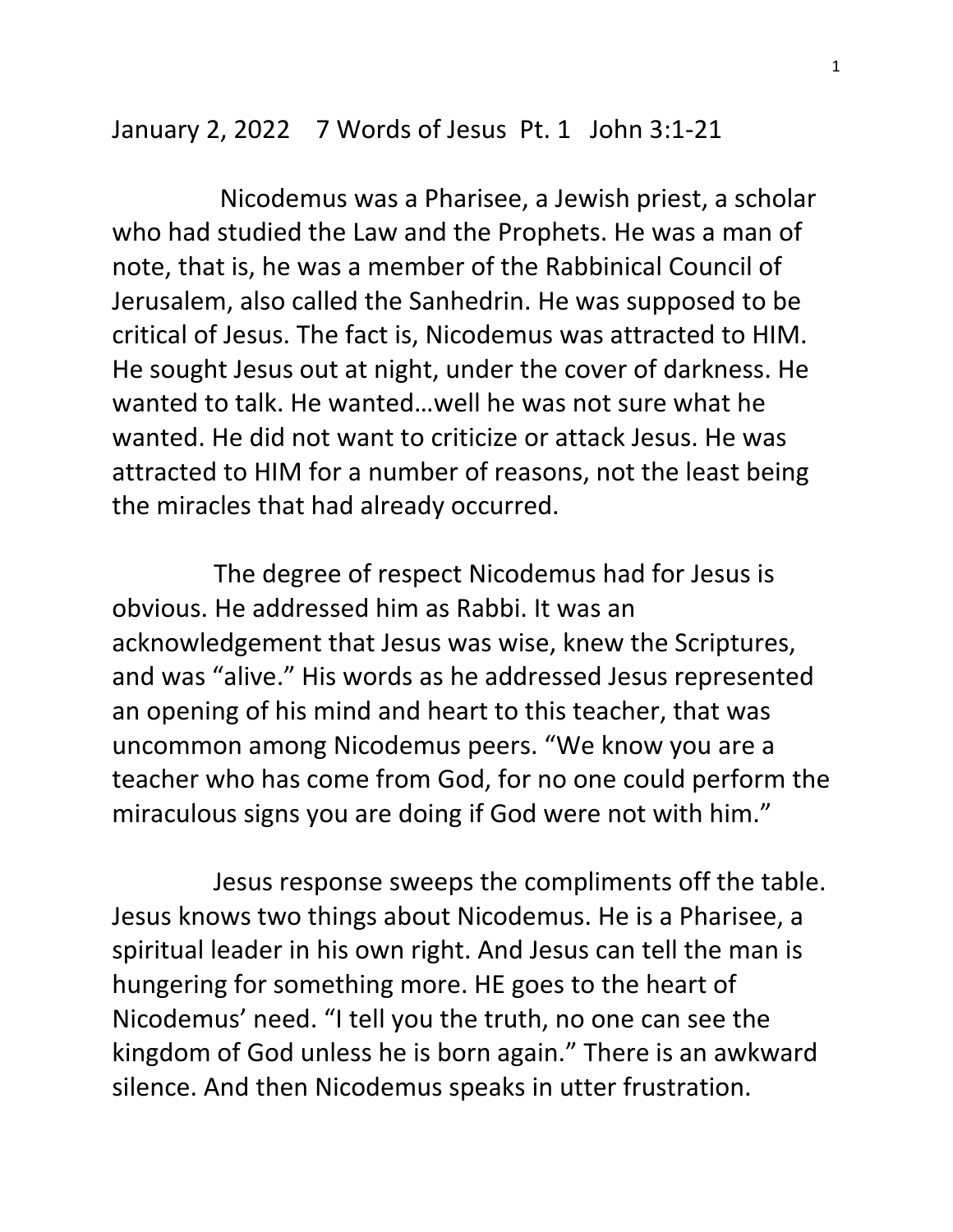"How can a man be born again when he is old? Surely he cannot enter again into his mother's womb to be born!" He was saying, it's not possible. I can't go back. I can't wipe the slate clean. I can't start over. I am stuck with burdens created by my past. I can't undo my record of sinfulness. The judgmental words, the acts of rejection of others, my ambition to be…Nicodemus.

 Jesus is gentle in response to Nicodemus struggle to make sense of what has been said. "I tell you the truth. No one can enter the kingdom of God unless he is born of water and the Spirit. Flesh gives birth to flesh, but the Spirit gives birth to spirit. You should not be surprised at my saying you must be born again. The wind blows wherever it pleases. You hear its sound but you cannot tells where it comes from or where it is going. So it is with everyone born of the Spirit."

 Nicodemus was astounded. "How….How can this be?" he asked.

 And Jesus said, "You are Israel's teacher, and you do not understand these things? I tell you the truth, we speak of what we know, and we testify to what we have seen…you people do not accept our testimony." Nicodemus is struggling. And we too often struggle with the things that are part of reality, but to which we have paid less attention than we should have. Jesus tells Nicodemus, it is not about flesh, it is about the spirit. So often among us human beings the body grows up, the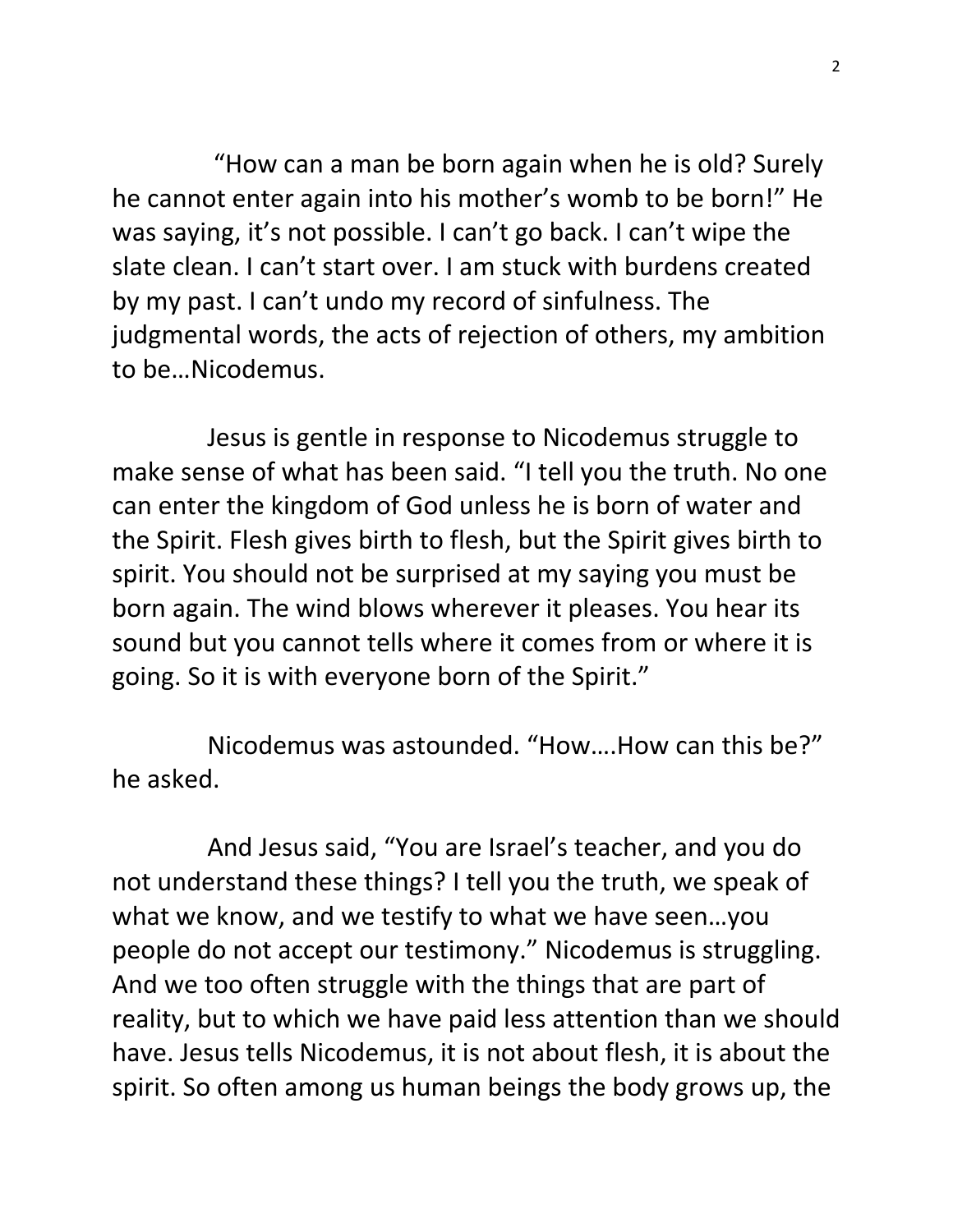bones lengthen, the muscles grow in strength, we feed the mind. But we neglect the spirit, and we are surprised we do not have an understanding of the things of the Sprit of God. To grow spiritually we need spiritual food. That is why we worship, praising God, seeking to comprehend the words we find in the Scriptures, praying as Jesus taught us to pray, seeking the experience of the Spirit of God who leads us into the service of God by touching the lives of other people. Finding faith, experiencing love and joy, peace and hope.

 And Jesus told Nicodemus things he had not expected to hear. Like what is going to happen in the future to Jesus, and Nicodemus would be involved and a witness with a front row seat. "Just as Moses lifted up the serpent in the desert, so the Son of Man must be lifted up." The crucifixion. "That everyone who believes in him might have eternal life."

 Sometimes we are so familiar with the words we fail to grasp them, even as we recite them. Jesus told Nicodemus, "For God so loved the world that He gave HIS one and only Son, that whosoever believes in Him shall not perish but have eternal life. For God did not send HIS Son into the world to condemn the world, but to save the world through HIM." Spiritual truth. A great preacher of our time stressed that faith is not something you work up in yourself, but it is a choice we make. A decision. A decision to accept the fact that not all things are resolved by logic, which is a very human discipline. And it can limit what we see.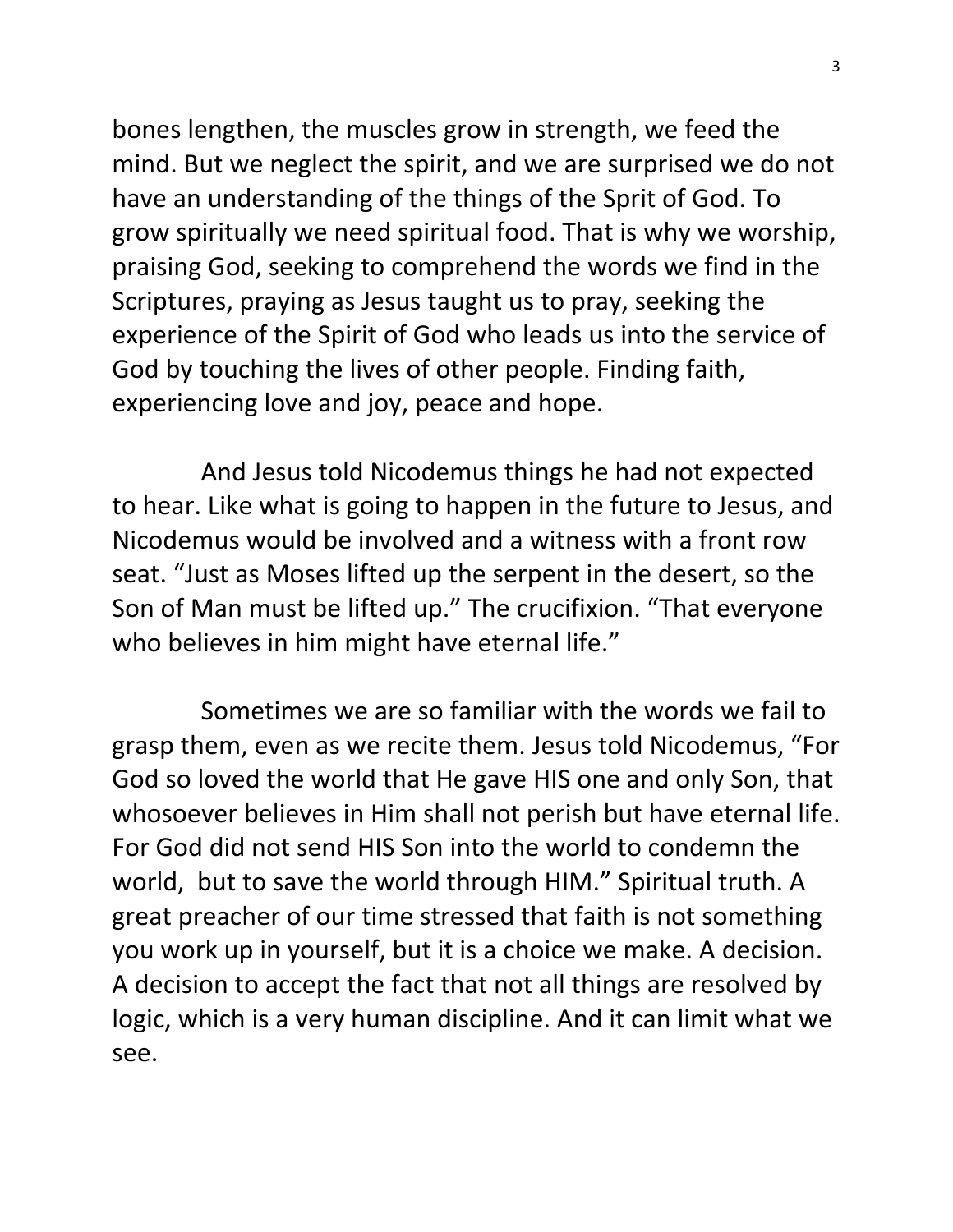The fact is, as the world has just celebrated, Jesus was born in Bethlehem in the time of Augustus Caesar and Herod the King. And though some recognized HIM, by the grace of God, some were dedicated to destroying HIM. And they failed at every turn because it was not time. And when it was time, death did not mean destruction. It led to resurrection. And the resurrection led to faith that fueled hope and joy in a hostile world. A world where violence exists alongside gentleness. A world in which sinfulness exists alongside the grace of God which forgives.

 As Jesus implied spiritual realities and spiritual truth exist beside physical realities and science. It is only our lack of insight that causes us to believe, the two cannot co-exist.

 By faith in Jesus we are forgiven. Washed clean and made new. We not only find hope and joy, the fact is we learn that we are brothers and sisters to our neighbours. The Spirit of God helps us to see things differently than we did. The newness of new life is real. We who so resist change are changed. As part of my Christmas tradition I once again read Charles Dickens Christmas Carol. I watched as I read, "the spirits" opening the mind and the heart and breathing new life into the soul of Scrooge, who became generous, caring, a member of the family of his kin, and a father figure to the Cratchits and tiny Tim. I understand it is a work of fiction. But it is a work of fiction that is unthinkable, without Jesus and his insights as HE talked with Nicodemus, about the possibility, and the reality, of rebirth…even when we are old.